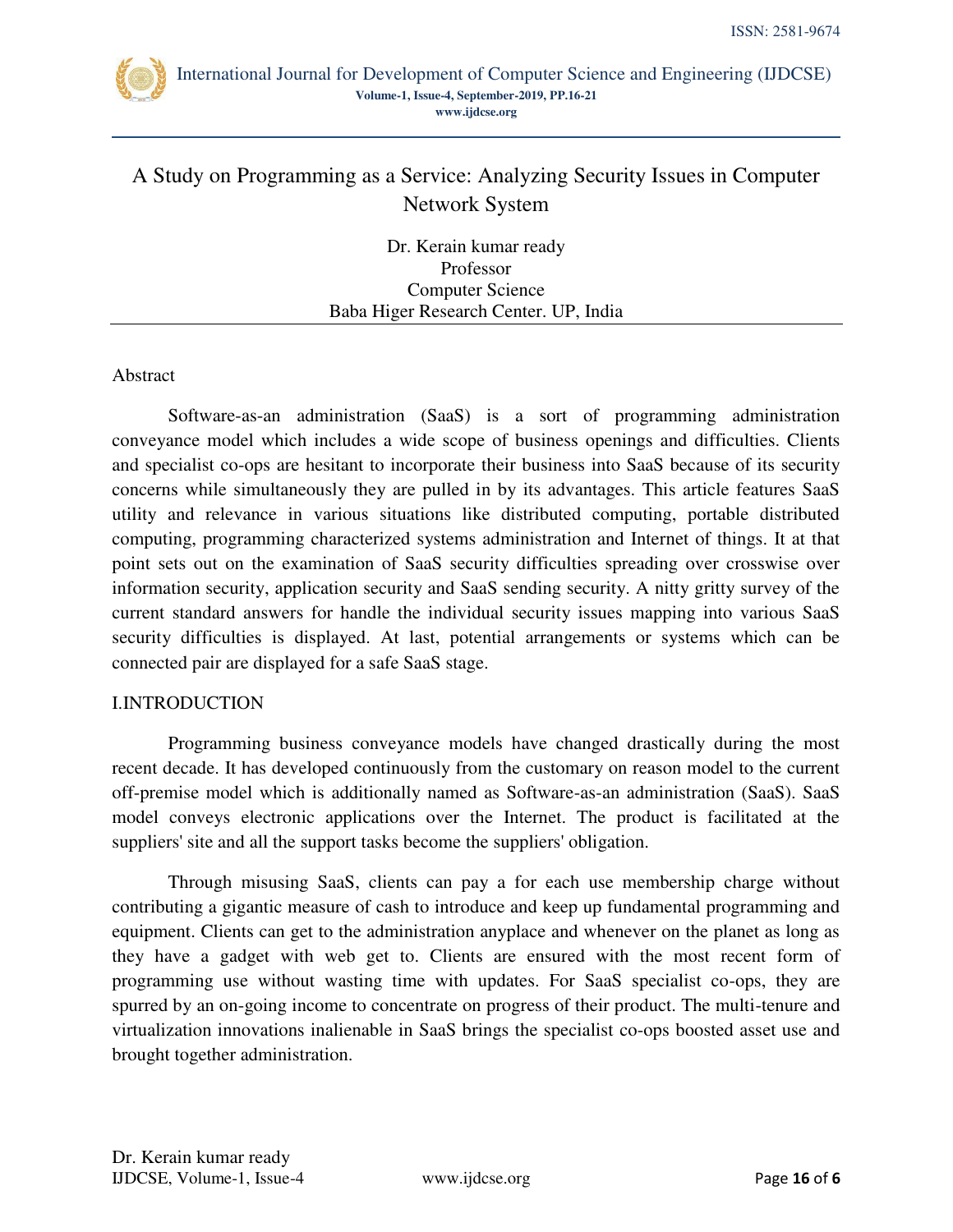

A commonplace SaaS application is offered either legitimately by the supplier or by a gobetween gathering called an aggregator, which packs SaaS contributions from various suppliers and offers them as a component of a bound together application stage. A general SaaS component is exhibited in Fig. 1. The development of SaaS as a viable programming conveyance instrument makes an open door for IT offices to change their concentration from sending and supporting applications to dealing with the administrations that those applications give.

In spite of the benefits of SaaS, security issues difficulties still exist for building up a completely fledged secure usage of SaaS. When the shortcomings are distinguished, fitting countermeasures in regards to verify information insurance, secure web application plan and secure virtual condition ought to be actualized mutually in the correct manner to keep up a

abnormal state, multi-layer security system to guarantee protection and information assurance for clients. The top to bottom investigation and characterization of existing arrangements in this article can be utilized by the more extensive research network and industry in building up their very own SaaS procedures.

Fig. 1: SaaS Mechanism Overview.

The association of article is portrayed as pursues. In segment II, we talk about SaaS coordination into various conditions. Segment III gives a concise review of SaaS security challenges. Segment IV examines and abridges past work planned for tending to different SaaS security issues. Segment V presents conceivable security answers for SaaS and clarifies how these arrangements could upgrade protection from the vulnerabilities of the present constituent advancements'. At long last, the end is given in area VI.

# II. SOFTWARE-AS-A-SERVICE IN DIFFERENT ENVIRONMENTS

SaaS is a central segment of the distributed computing design. Thus, portable distributed computing fuses SaaS in a roundabout way through distributed computing. SaaS programming de-attire plan of action can be fused in Software Defined Networking (SDN) and Internet of Things (IOT) along these lines as distributed computing is being used by portable specialist coops through Mobile Cloud Computing (MCC).

# A. Programming as-a-Service in Cloud Computing

Distributed computing empowers universal, helpful, on-request system access to a common pool of configurable processing assets that can be quickly made accessible and discharged with negligible administration exertion as per administration clients prerequisite [1]. Usage of SaaS rationale in distributed computing is appeared in Fig. 2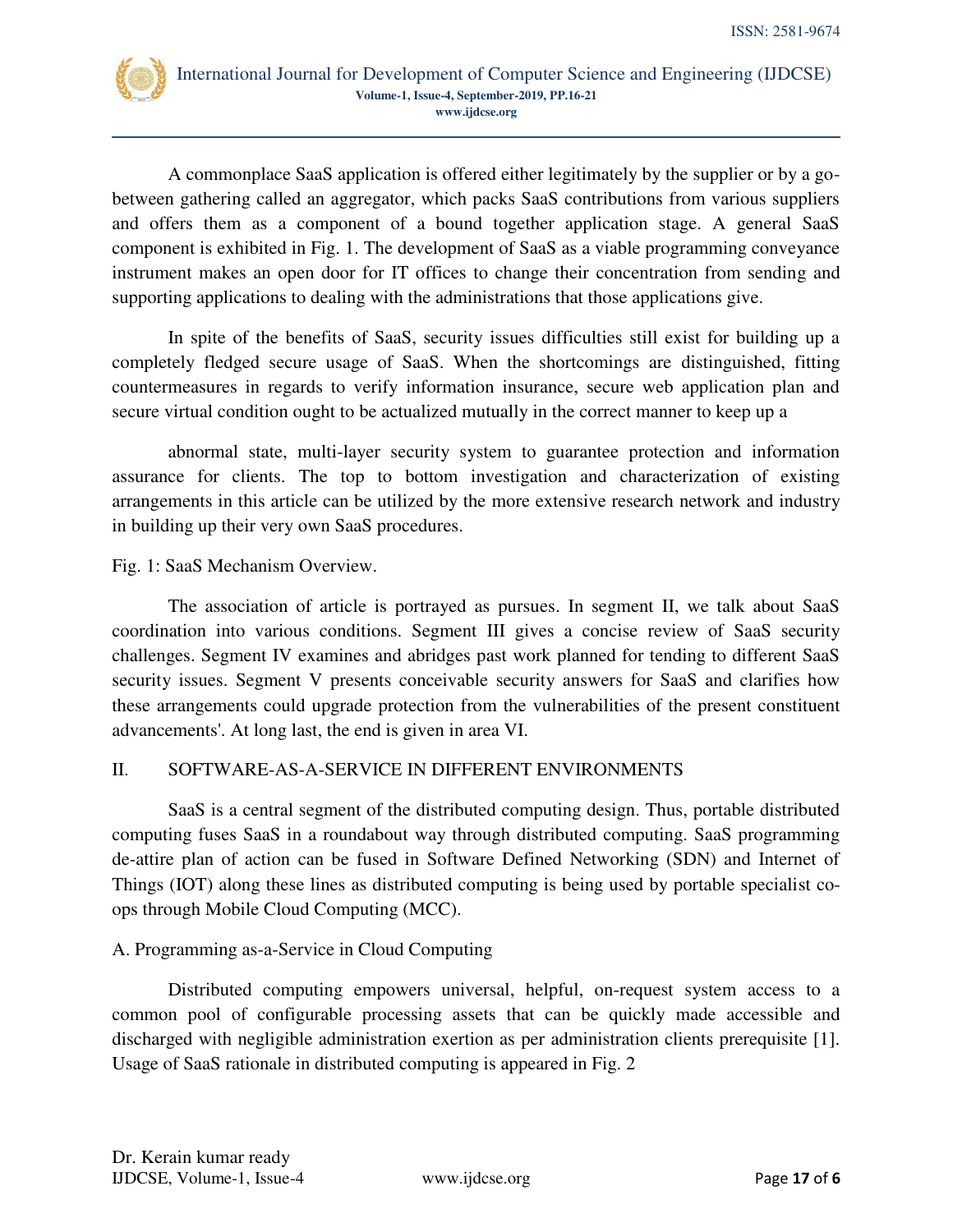

B. Programming as-a-Service in Mobile Cloud Computing

SaaS empowers new kinds of versatile administrations and encourages portable clients to exploit distributed computing. SaaS in the portable condition can be seen as a segment of versatile distributed computing which empowers portable access to applications and data through the web and simultaneously advantage from quick provisioning of on-request flexible administrations.

Versatile distributed computing (MCC) alludes to a foundation where both the information stockpiling and information handling occur outside of the cell phone into the cloud. These incorporated applications are then gotten to over remote associations dependent on a flimsy local customer or internet browser on the cell phones.

SaaS is basically the fundamental driver of MCC (Fig. 3). Plainly, versatile figuring determines every one of the advantages examined in segment I when stretched out with the SaaS model. Moreover, SaaS has one of a kind advantages to versatile conditions which will quickly build the rise of portable based SaaS utilizations of a wide assortment to cook for social, business, training, recreation, data and excitement needs of portable clients. SaaS gives the chance to beat the restrictions of battery life, handling force, stockpiling and memory necessities to give open and secure administrations to provide food for these regions that clients have generally expected to have the option to access progressively and keeping in mind that moving by means of their cell phones and other cell phones.

## D. Programming as-a-Service in Internet of Things

The term Internet of Things (IOT) was first presented by Kevin Ashton in 1999 [3]. In any case, it has turned out to be increasingly mainstream as of late. IOT in this article is considered with the 'Coordination and bolster activity for worldwide RFID-related exercises and institutionalization' (CASAGRAS) [4] definition:

"A worldwide system foundation, connecting physical and virtual items through the abuse of information catch and correspondence abilities. This framework incorporates existing and advancing Internet and system improvements. It will offer explicit item recognizable proof, sensor and association capacity as the reason for the improvement of free agreeable administrations and applications. These will be portrayed by a high level of independent information catch, occasion move, organize availability and interoperability".

The advancement of IOT can for the most part be ascribed to advances, for example, RFID innovation, Sensor innovation, implanted innovation and the advancement of system advances. IOT devote on interfacing all that we use into the system. SaaS, being contemporary broadly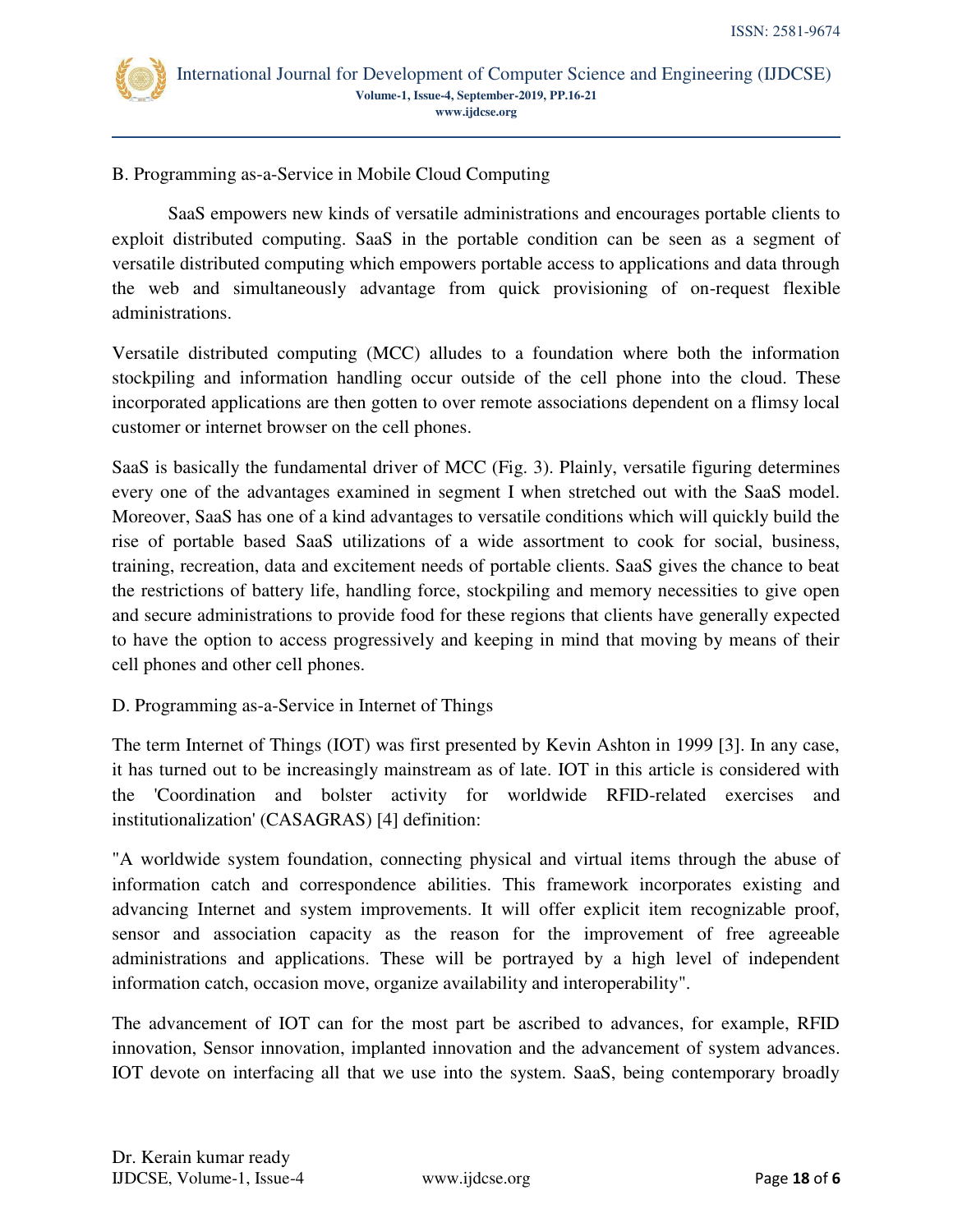

embraced programming application conveyance administration, can assume a significant job in IOT.

Fig. 5: SaaS in Internet of Things.

As appeared in Fig. 5, so as to satisfy different objectives, for example, canny home, remote human services and open security, different operator programming ought to be chosen and together utilized. A portion of these could be living on a SaaS stage. Conveying diverse specialist programming on the SaaS stage awards clients a simple access to programming on a compensation as-you go premise accordingly empowering a more financially savvy IOT

arrangement model.

# III. SOFTWARE-AS-A-SERVICE SECURITY

## Difficulties

The huge development of off-premise application administrations has changed the manner in which the application administrations are conveyed and carries noteworthy advantages and comfort to the product suppliers and clients. In any case, as an ever increasing number of people and ventures convey their applications in the SaaS model, worries about the security and protection of their data and unwavering quality of the administration is turning into the focal point of consideration. In this area, SaaS security challenges [5] are introduced in 3 principle bunches which are information security, application security and arrangement security.

# A. Information Security

Information is one of the most significant resources for clients which must be kept secure. In SaaS situation, information dwells in the database which is outside the limit of the venture and relies upon the supplier for appropriate safety efforts. Since multi-tenure through virtualization is a noteworthy element for SaaS, SaaS suppliers are addressed in the event that they can give disconnected condition to every client in which none of them can see each other's information without consent. SaaS buyers have no clue "how solid the entrance control framework is?" to forestall unapproved get to. The transmission channel between SaaS suppliers and clients isn't considered constantly secure. A few suppliers just use SSL during login session, leaving client information unprotected in following sessions. Furthermore, information reinforcement and recuperation ought to be thought about by SaaS supplier to limit the effect of mishaps.

# B. Application Security

SaaS applications are for the most part utilized and oversaw over the web. They are exhibited to clients in a program. This makes it inescapable to face the security difficulties, for example, SQL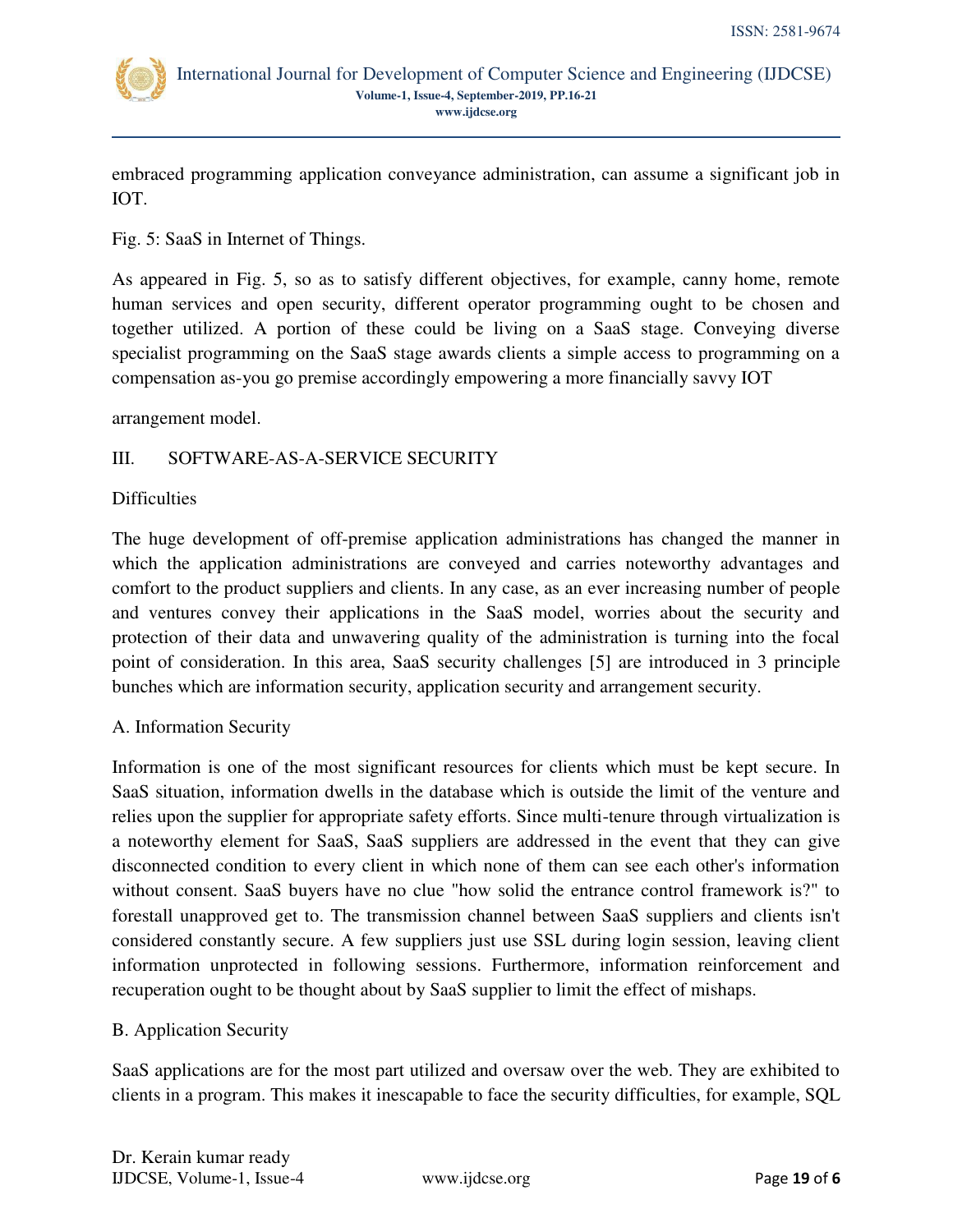

infusion, Cross-site scripting and Cross-site Request Forgery. Programming interface is the foundation of SaaS stage which plans to manage heterogeneity and permit mechanization of basic procedure that collaborate with administrations running on another machine. The advantage of API to SaaS is noteworthy, however it is additionally tormented with security issues. Inadequately coded APIs can be effectively mishandled or abused by an assailant. Web administration

expansion, widespread malware hid in the SaaS stage is another danger focusing on the client. As individuals will in general get to SaaS applications by means of cell phones, considerable measure of malware started to surface focused at cell phones, particularly on Android-based gadgets.

# C. Programming as-a-Service Deployment Security

Virtualization alludes to the demonstration of making diverse in-positions on equipment and on each occurrence a visitor OS is introduced. These days, SaaS is to a great extent based on virtualization innovation to give multi-tenure. Be that as it may, the powerlessness and shortcoming of virtualization [8] influences the SaaS security. Indeed, even rootkit assailants can access the running case facilitated on the hypervisor, in this manner, can screen another VM's assets and CPU use, read inbound and outbound traffic of another occurrence and shut down any cases. Virtual system in SaaS can likewise corrupt the security level [9].

## VI. CONCLUSION

Software as service is facilitating changes to almost every aspect of our modern life. In this article, Software as a service is examined in the context of four different environments: cloud, mobile, SDN and IOT. SaaS promises scalability, lower cost of integration, reduced time to market, easy upgrades and ease of use to perform proof of concepts. However, in order to achieve these benefits, a number of existing challenges must be resolved. We present a discussion of several of these challenges and analyze existing solutions proposed to tackle FEasibility and performance.

## **REFERENCES**

M. McIntosh and P. Austel, "Xml signature element wrapping attacks and countermeasures," in Proceedings of the 2005 workshop on Secure web services. ACM, 2005, pp. 20–27.

M. Pearce, S. Zeadally, and R. Hunt, "Virtualization: Issues, security threats, and solutions," ACM Computing Surveys (CSUR), vol. 45, no. 2, 17, 2013.